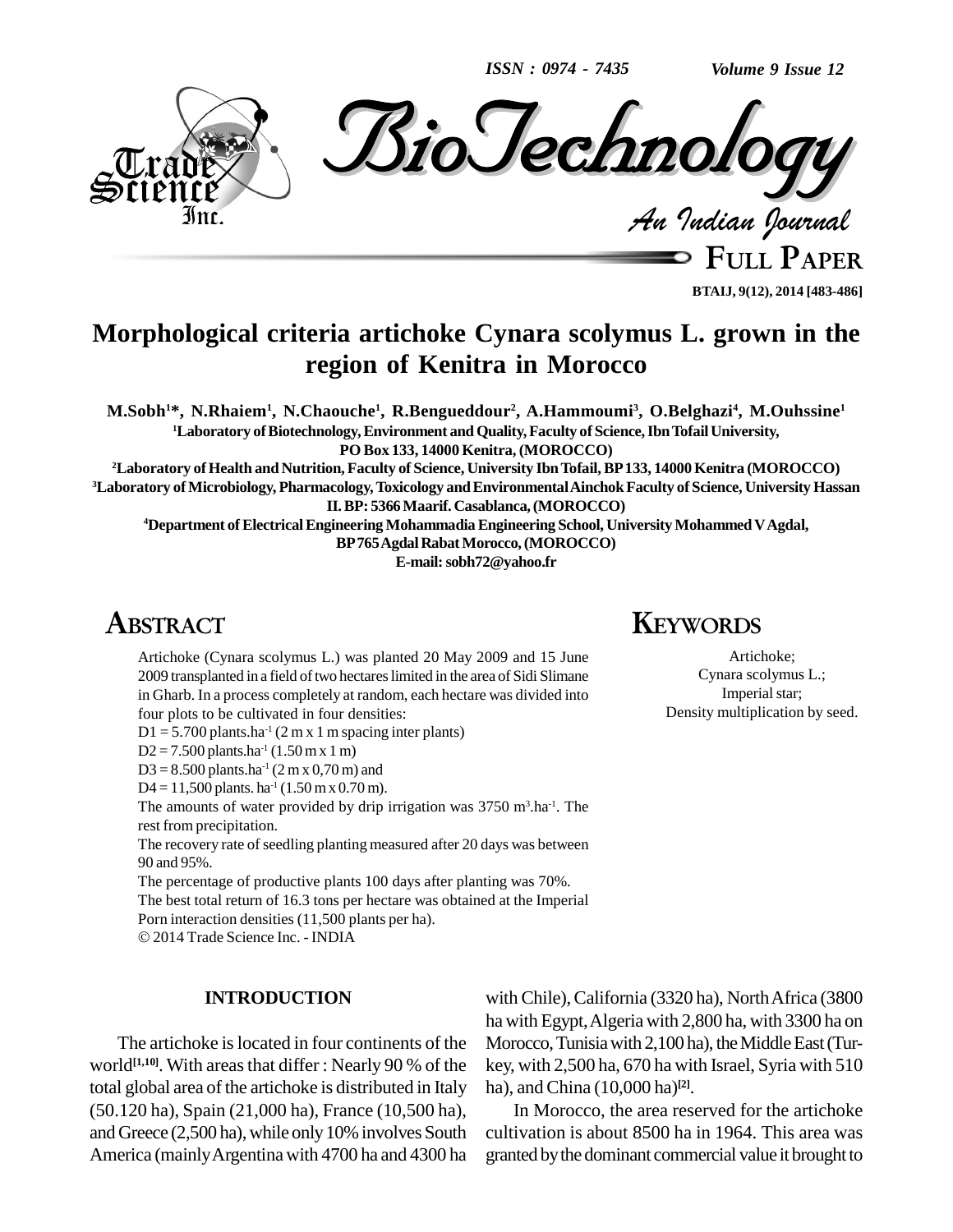## **FULL PAPER**

the country. Indeed, the production was a great flow exports to France. In 1981, the area fell to 6200 ha, due to a decrease in exports, falling prices on the local market and a drought that expressed the degeneration of plants **[3]**.

The geographical distribution of artichokes in Morocco varies by region. Artichokes are shared in the Gharb region. They get noticed with coverage of about 80%. The remaining 20 % is shared between Moulouya (365 ha), Rabat -Salé-Zemmour Zaer (265), Taza Taounate Alhouceima (60) Chaouya Ourdigha (30) Fez Boulemane (20) Casablanca (10) and TansiftHapuz Marrakech (2). The superiority of artichokes in the Gharb region is explained by environmental conditions suitable soil and climate, byincreasing irrigation schemes and the growing interest by farmers heard this type of culture.

The low yield of heads (less than  $14$  t/ha) is due to the local variety of low productivity, lack of varietal diversification, the high price of cuttings (3000-6000 DH/ ha), low mastery techniques multiplication. These and other factors are causing loss of vegetation where agribusinessincorrect operation of the product by the hardware. Small scale units brine hearts and artichoke sections have not yet integrated their activities in order to develop new technologies to benefit the sector. They are limited to single pretreatment product.The latteris done in units outside the region exporting the finished product(bottom section and artichoke heart).

The total area reserved for culture evolves Trien nial. In fact, every three years, there has been an in crease of at least 136 ha of surface. During the first three years, the culture occupied an average of 3190 ha. The second period from 2004 to 2006 had occu pancy of 3326 ha. The largest increase was observed from 2007 to 2009. Artichokes covered an average area of 3939 ha, 613 ha more than in the second period. The area of artichokes hasincreased by almost 20% from 2001 to 2009. Encouragement to this fa vored the extension of irrigation facilities,

lored the extension of irrigation facilities,<br>Purchase cuttings, fertilizers and fertilizers, and the tivar u interest of farmers for this crop.

However, production will not increase in parallel D1 with the surface. Indeed, during the first period (2001-2003), it averaged 46,470 tons, 54,065 tonsin the sec ond period (2004-2006) and 56,271 tons during the third (2007-2009). The increase during the periods

2001-2003 and 2004-2006 was 14%. While between periods (2004-2006) and (2007-2009), production increased byonly 4%.

This is due to the lack of support for small farmers; non-compliance with the procedures laid down in the technical details of culture, flooding most of the Moroccan agricultural land, particularlythe Gharb region best known for its culture artichoke.

The objective of this research is to study the morphological criteria and the requirements of this crop in the Gharbregion, multiplied by seeds, and conducted four plant population densities: 11,500; 8,500; 7,500 and 5,700; plants.ha -1 corresponding

Respectively the following distances:  $(1,50 \text{ m} \times 0,70$ m), (2m x 0,70 m) (1.50 m x 1m), (2m x 1m spacing inter plants), densities chosen forthis plant correspond to those recommended by the U.S. Schrader and Mayberry **[4]**.

#### **MATERIALSAND METHODS**

The application was made in a field of two hect ares, each hectare divided into four plots or density plots for two is applied, these are located in the region of SidiSlimane, in the Gharb, which isconsidered the the most important production region of the artichoke in Morocco.

Transplantation was performed on 15/06/2009 same period as for Sobhand al<sup>[1]</sup>, irrigation of the crop has been grown using a drip irrigation system.

Culture has received during its life cycle, a water supply 3750 m<sup>3</sup>.ha<sup>-1</sup> provided by irrigation and the rest from precipitation. of phytosanitary treatments, Six manual weedingwere carried out along the crop cycle.

The harvest took place from 15/10/09 to 20/04/10 for the same period Sobh and al. **[1]**

The experimental design was a completely randomized design, planting densities.

The experimental unit consists of four lines, the cultivar used is: Imperial star (IS). The density levels (distances) are experimental:

 $D1 = 5.700$  plants.ha<sup>-1</sup> (2m x 1m spacing inter plants)

- $D2 = 7.500$  plants.ha<sup>-1</sup> (1.50m x 1m)
- $D3 = 8.500$  plants.ha<sup>-1</sup> (2 m x 0,70 m), and
- $D4 = 11,500$  plants. ha<sup>-1</sup> (1.50 m x 0.70m).

The parameters analyzed are:

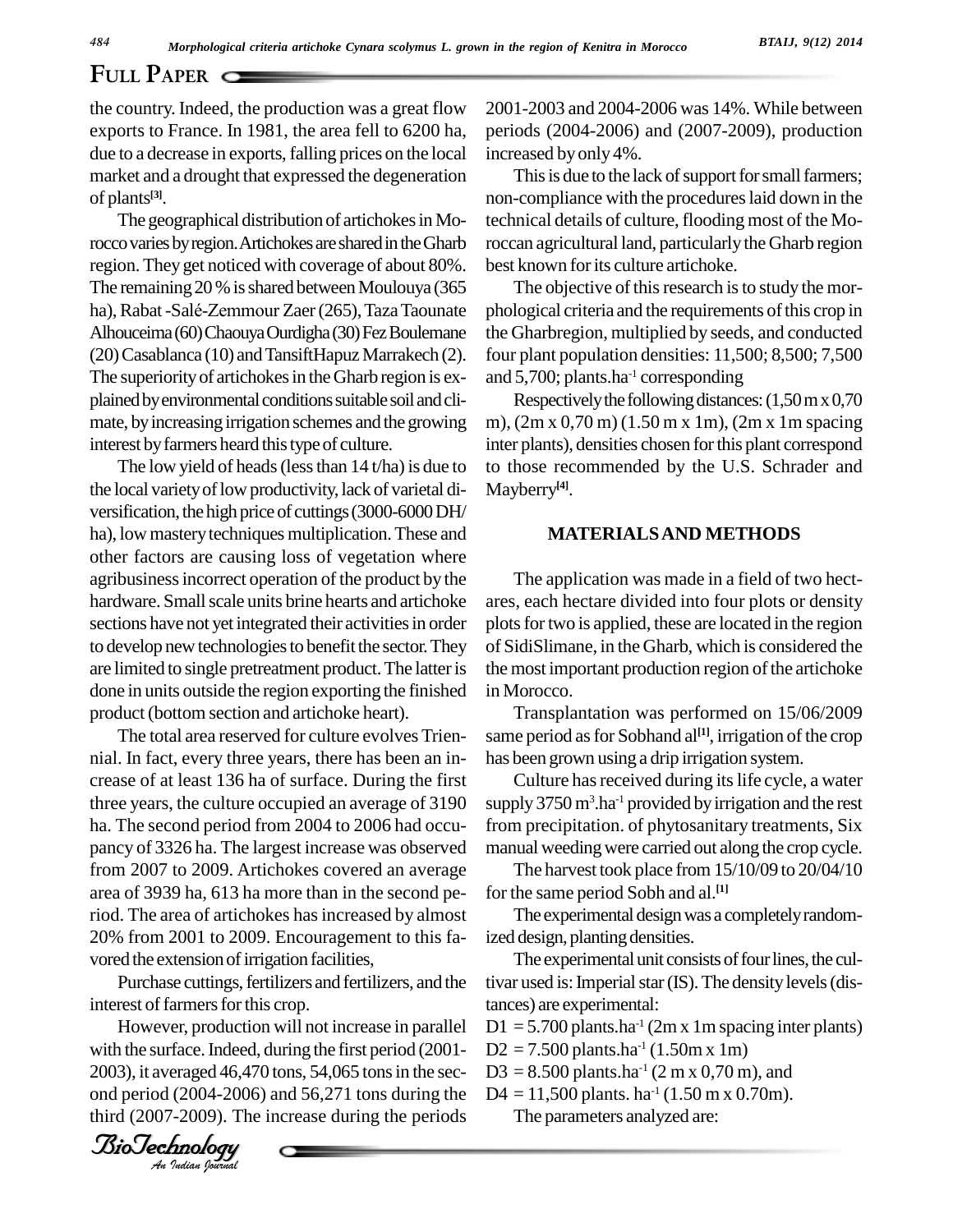- the rate of emergency in the nursery,
- the rate of recovery after planting,
- It is the rate of recovery after planting,<br>Evolution of the number of leaves per plant,
- Ivolution of the number of leaves per plant,<br>Evolution of the number of eyecups per plant Evolution of the number of eyecups per plant
- Evolution of the percentage of plants bolting,<br>Evolution of average weight of heads,
- 
- Yield per plant and per hectare

### **RESULTSAND DISCUSSION**

Weather requirements that dominated during the experience were adequate artichoke, in fact according to Schrafder and Mayberry<sup>[4]</sup>, artichoke demands air tem-<br>dec perience were adequate artichoke, in fact accordin<br>Schrafder and Mayberry<sup>[4]</sup>, artichoke demands air<br>perature, which varies between 7 and 29°C.

#### **Rate emergency in the nursery**

Stage ten days after sowing, emergence rate of seeds sown in the nursery was 88% this shows that the seeds have a good germination and seeding was successful According to Schrader and Mayberry<sup>[4]</sup> germination ten Schrad days after sowing, can reach 90% and this depending on cultivar and seed quality.

#### **Rate recovery after transplantation**

The rate of recovery 20 days after planting arti choke on the fieldwas 90 to 95%Welbaum**[5]** obtained 89% recovery after planting the same cultivar.

### **Evolution of the number of leaves per plant**

The average number of leaves per plant increases gradually asthe plant increases(TABLE 1) and asit can be seen that the average number of leaves from 6 leaves per plant during the second month after planting to an average of 28 leaves per plant during the sixth month after planting and this course isto increase photosynthesis in plants.

### **Evolution of the number of eyecups per plant**

When the active plant growth (until stage two months after planting). The appearance of eyecups(axillary shoots produced by the root) was on average 1 per plant atstage 2 months after planting (TABLE 2), and increases to reach the average of 5 per plant stage 8

months after planting.

#### **Evolution of the percentage of plants bolting**

The average percentage of the productive plants by bolting or plants in the total number of plants in a field (TABLE 3), from 70% to 100 days after planting, reaching 87% after 150 days after planting.Welbaum 1994 **[5]** obtained a percentage of elongation of 92% in imperial start

## **Evolution of average weight of heads of imperial star**

The average percentageof the weight of the heads decreases over time (TABLE 4), and so shegoesto270gforthedate10/02/2010 considere dearly period of the season to an average of 130g for the date of 28/05/2010 considered period end season.

The flowers are harvested early for the fresh market. The diameters of head srequired by this market are between 7.5cmand 13cm(FouryandLime,1997 **[6]** Schrader and Mayberry, 1997 **[4]**).

## **Parameters related to the total production if different densities**

From TABLE 5 we note that the total yield per hectare increases from density 5700 plants that gives 11.4 (t/h) to the density of 11500 plants that gives  $16.3$ (t/h) considered the best overall performance and is close to the best density of 12000 plants per hectare

| TABLE 1: Variation of the average number of leaves per plant |  |
|--------------------------------------------------------------|--|
| at the heart of its crop cycle                               |  |

| <b>Cultivar</b> | number of months after<br>planting     |  |    |  |
|-----------------|----------------------------------------|--|----|--|
|                 | Imperial Star average number of leaves |  | 36 |  |

**TABLE 2 : Variation of the average number of eyecups per plant atthe heart of its crop cycle**

| Cultivar | number of months after<br>planting      |             | 468 |  |
|----------|-----------------------------------------|-------------|-----|--|
|          | Imperial Star average number of eyecups | $1 \t2 \t3$ |     |  |

e<br>Biotechnology<br>Charles Communication of the Communication of the Communication of the Communication of the Communication of t BioTechnology**TABLE3 :Variation ofthe average percentage of productive plants**

| Cultivar | number of months after<br>planting                 |  | 0, 50, 100, 150 |     |
|----------|----------------------------------------------------|--|-----------------|-----|
|          | Imperial Star Average percentage productive plants |  | 0 0 70          | -87 |

#### **TABLE4 : Variation of the average weight of the heartsurrenders of its crop cycle**

| Date                            | 10/02/2010 | 27/02/2010 | 07/03/2010 | 25/03/2010 | 05/04/2010 | 28/05/2010 |
|---------------------------------|------------|------------|------------|------------|------------|------------|
| the average weight of capitulum | 270        | 200        | 180        | l 70       |            | 130        |

*Indian Journal*